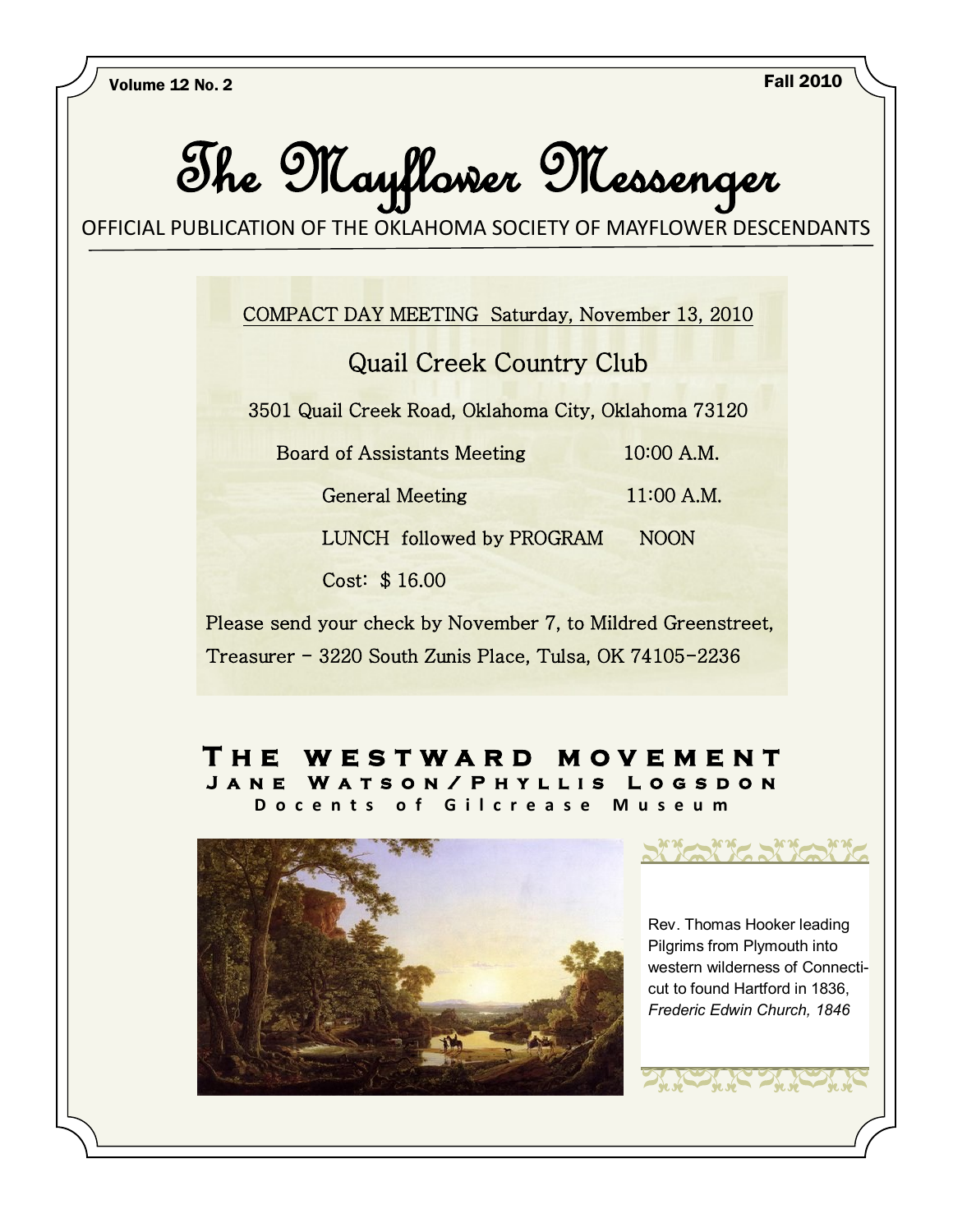

# NEW MEMBER since last meeting:

Bertha Jane Eaton Woods, OK #923 GS #82155, a descendant of William Bradford.

IN MEMORIAM: Virginia Lee Barton will be missed very much. The Oklahoma Society of Mayflower Descendants sends sincere condolences to her family and friends.

# **Malcolm Patterson Resigns as Chairman of the Scholarship Committee**

April 17, 2010

Dear Katherine,

It has given me great pleasure to serve the Oklahoma Society of Mayflower Descendants for eleven years as Chairman of the Scholarship Committee. But I believe the time has come to step down and allow newer members to take this position. I will be happy to continue serving on the committee, if the new chairman desires, and to provide files of all previous applications, awards, and selection criteria.

Among other reasons, I will only note that our oldest grandson enters college this fall and will therefore start what Kathy and I hope is a long tradition of Patterson descendants applying for the scholarship.

Yours Sincerely,

"Malcolm H. Patterson"

State Scholarship Committee Chairman



flower Memorial in South Hampden..

*The Oklahoma Society of Mayflower Descendants was founded in 1947 and includes 270 members.*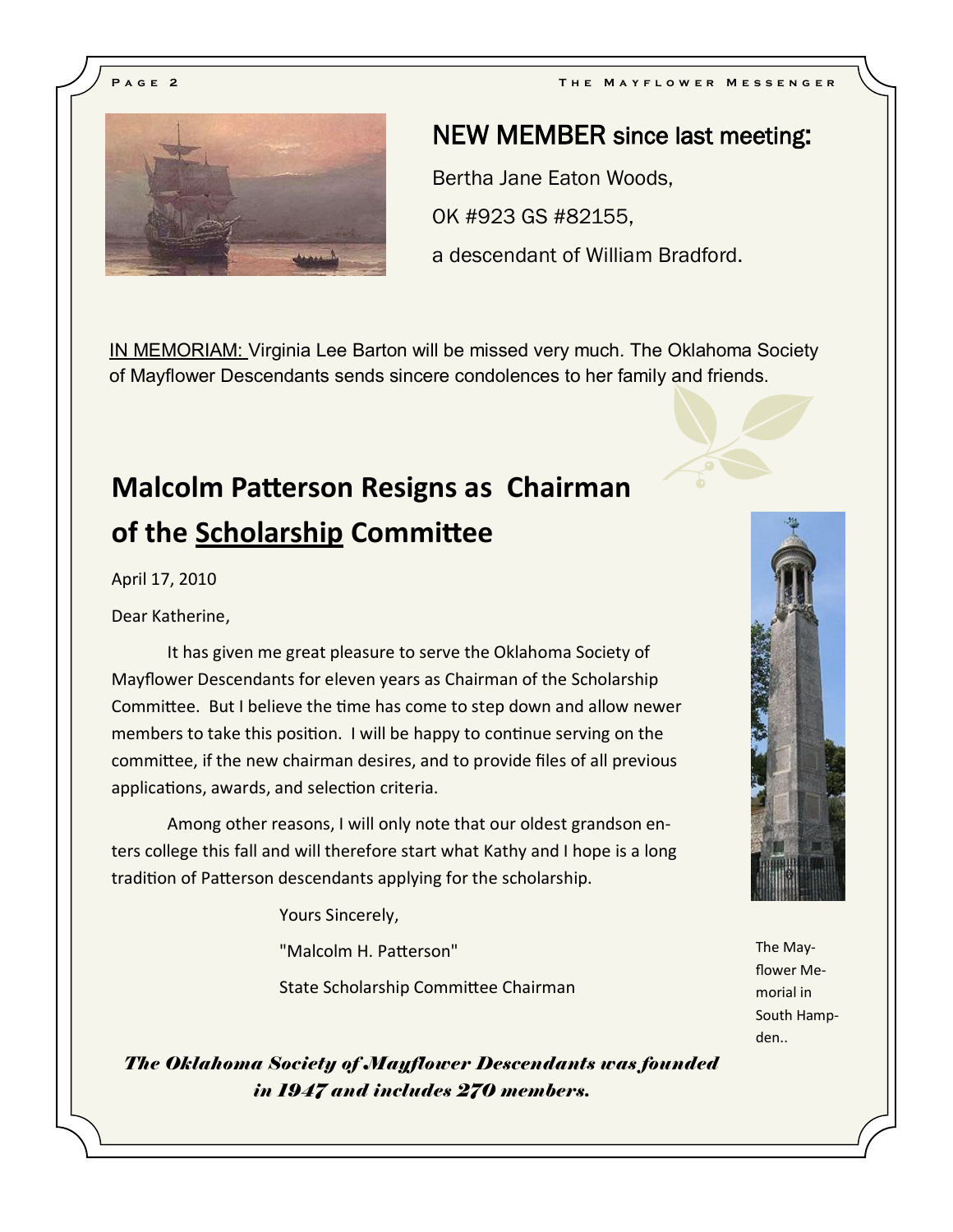# G o v e r n o r 's M e s s a g e



**Sculpture of Katherine Mather Littell by: Marian Brackenridge** California Sculptress, Born, Buffalo, New York, 1903 - Died, Sonoma, California, 1999.

## **BY KATHERINE MATHER LITTELL** September 10-12, 2010 lattend-

ed the Mayflower Society's General Board of Assistants meeting in San Diego, California. Very courageously the Society held our meeting on September 11 in the Presidio Ballroom of the Handlery Hotel. Governor General Judith H. Swan called the meeting to order and DGG Rev. Dr. C. Corydon Randall II gave the invocation. The Grossmont High School Junior ROTC Presented the Colors. Led by a young lady, the group of four marched single file, each carrying a furled flag and stepping precisely in accordance with the abruptly spoken and concisely formulated military commands. All went well until the four teenagers stood at attention to the left of the podium and unfurled their flags. In the course of the unfurling, one of the youngsters inadvertently wrapped himself entirely from head to ankles in the flag he had been carrying. Showing great selfdiscipline, he stood silently at attention, bundled in the flag until someone unwrapped him. It was a very funny scene, but our membership also displayed self-discipline: no one laughed. Governor Swan reported that membership in the General Society now equals 82,000. 1098 applications have been approved this year. State Societies and individuals may purchase a brick  $\omega$  \$150 each for a garden path at the Society's headquarters in Plymouth. The General Officers' Reports were all accepted. The Awards Committee opened the session after lunch with the presentation of elegant certificates to several nominees among whom was our DGG, Katherine Patterson. The recommendation I wrote for her award is printed in our current newsletter. 26 committee reports

described substantial progress in all Mayflower Society projects. All were accepted. The Reorganization of Constitution and Bylaws proposed by the Committee on Constitution & Bylaws & Resolutions, which our OKSMD along with other state societies approved, passed but generated complex discussion. Assistant Governor General, Henry P. Folger, III provided me with a very cogent explanation of the current status of his committee's proposal which I will make available to anyone who wishes to read it. Essentially. The General Board of Assistants approved the Reorg anized Constitution and Bylaws proposal but referred it to the 2011 Congress for a vote. The Code of Conduct for members of the Executive Committee, defeated last year in Annapolis, was again defeated in San Diego. Carroll Goslee, Treasurer General & Trustee, reported the fiscal year ending June 30, 2010 showed a profit of \$171,636, well above the previous year of \$42,405.00 profits. The General Society has record high cash on hand, \$511,531.00. Investments with Brown Brothers Harriman currently amount to \$5,451,641.00. The General Society receives scheduled quarterly distributions from these funds and during Carroll Goslee's tenure has never needed to "touch the principal." Carroll R. Goslee opined there was no need to raise state assessments. The GBOA decided this will have to be voted on by the 2011 Congress.

I represented our Society at the Annual meeting of the Aaron Burr Association in Princeton, New Jersey, August 24 to 28. We toured the many historic sites in nearby New Jersey and on the Princeton Campus, where the Special Collections Librarian arranged a private exhibit of documents relating to Aaron Burr. The Inner Sanctum of Princeton contains an iconic portrait of George Washington at the Battle of Princeton by Charles Willson Peale. The life-size oil on canvas, commissioned 1784 by the Trustees of the College of New Jersey (later Princeton), portrays Washington pointing with his sword to the Battle of Princeton raging in the background, as Continental troops are forcing British troops from Nassau Hall. This painting replaced a Nassau Hall portrait of George II, "torn away by a ball from the American artillery in the battle of Princeton." Alice Teal, Editor of the Mayflower Quarterly and Harry P. Folger, III, Assistant Governor General and National Vice President of the General Society of Mayflower Descendants attended the annual luncheon of the Aaron Burr Association. It was a great pleasure to visit with them. Mr. Folger told me of his interest in Lewis and Lucinda Neff, founders of the OKSMD, so I will send him the information I have gathered from Mrs. William Neff, widow of our Governor, 1962-64.

Recently I donated to the Oklahoma and Cincinnati Historical Societies copies of The Conspiracy Against Aaron Burr by Oliver Perry Sturm, collateral descendant of Aaron Burr, Oklahoma writer and publisher of Sturm Statehood Magazine from 1905-1911.

> **"It has been a great honor and happiness to serve as your Assistant General, Deputy Governor, Governor and interim editor. I have worked with our permanent editor on this issue of the Mayflower Messenger and look forward to all subsequent publications."**